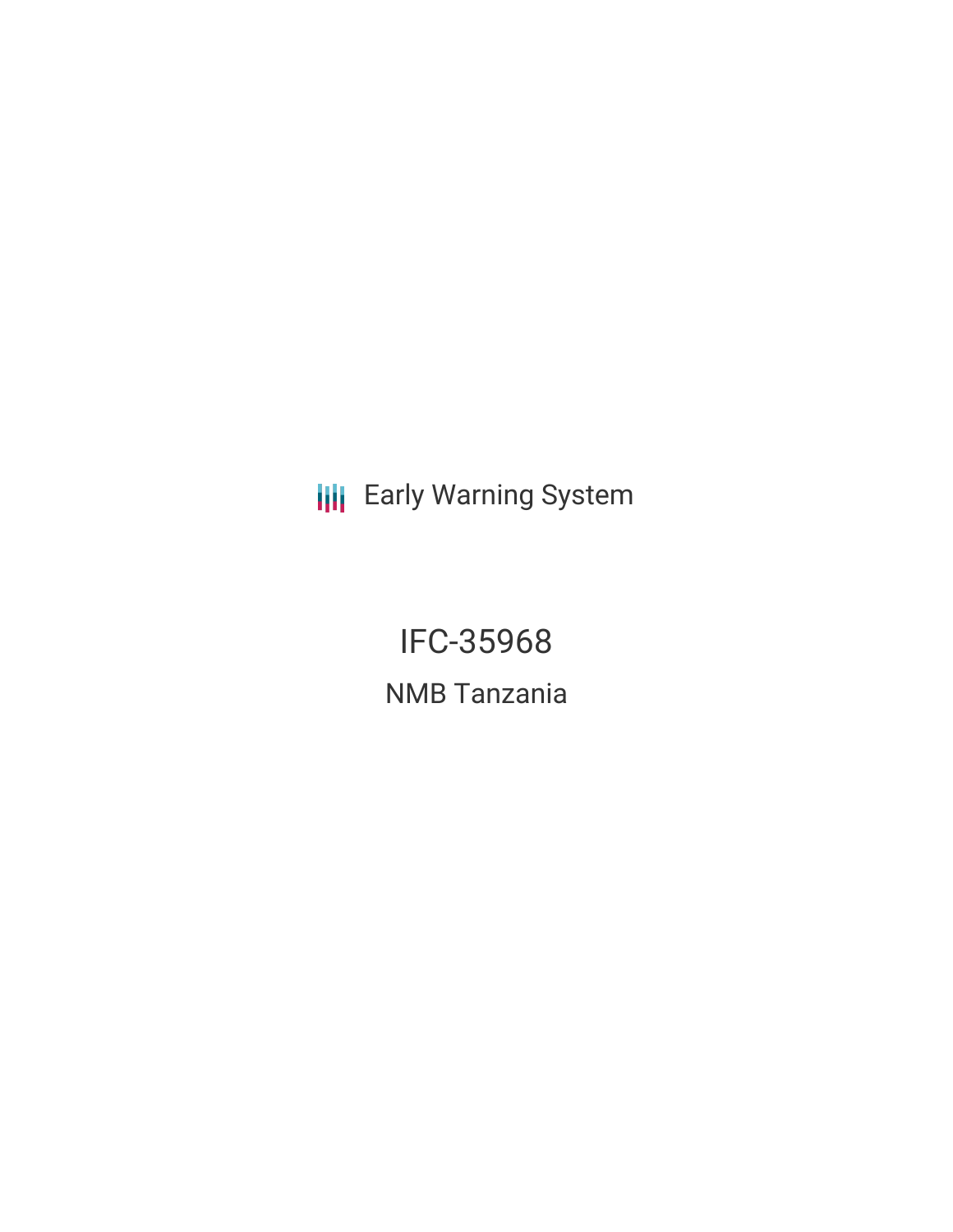| <b>Countries</b>               | Tanzania                                |
|--------------------------------|-----------------------------------------|
| <b>Financial Institutions</b>  | International Finance Corporation (IFC) |
| <b>Status</b>                  | Proposed                                |
| <b>Bank Risk Rating</b>        | FI                                      |
| <b>Voting Date</b>             | 2017-06-20                              |
| <b>Borrower</b>                | NATIONAL MICROFINANCE BANK PLC          |
| <b>Sectors</b>                 | Finance                                 |
| <b>Ring Fence</b>              | Small & Medium Enterprises              |
| <b>Investment Amount (USD)</b> | \$135.00 million                        |
| <b>Project Cost (USD)</b>      | \$135.00 million                        |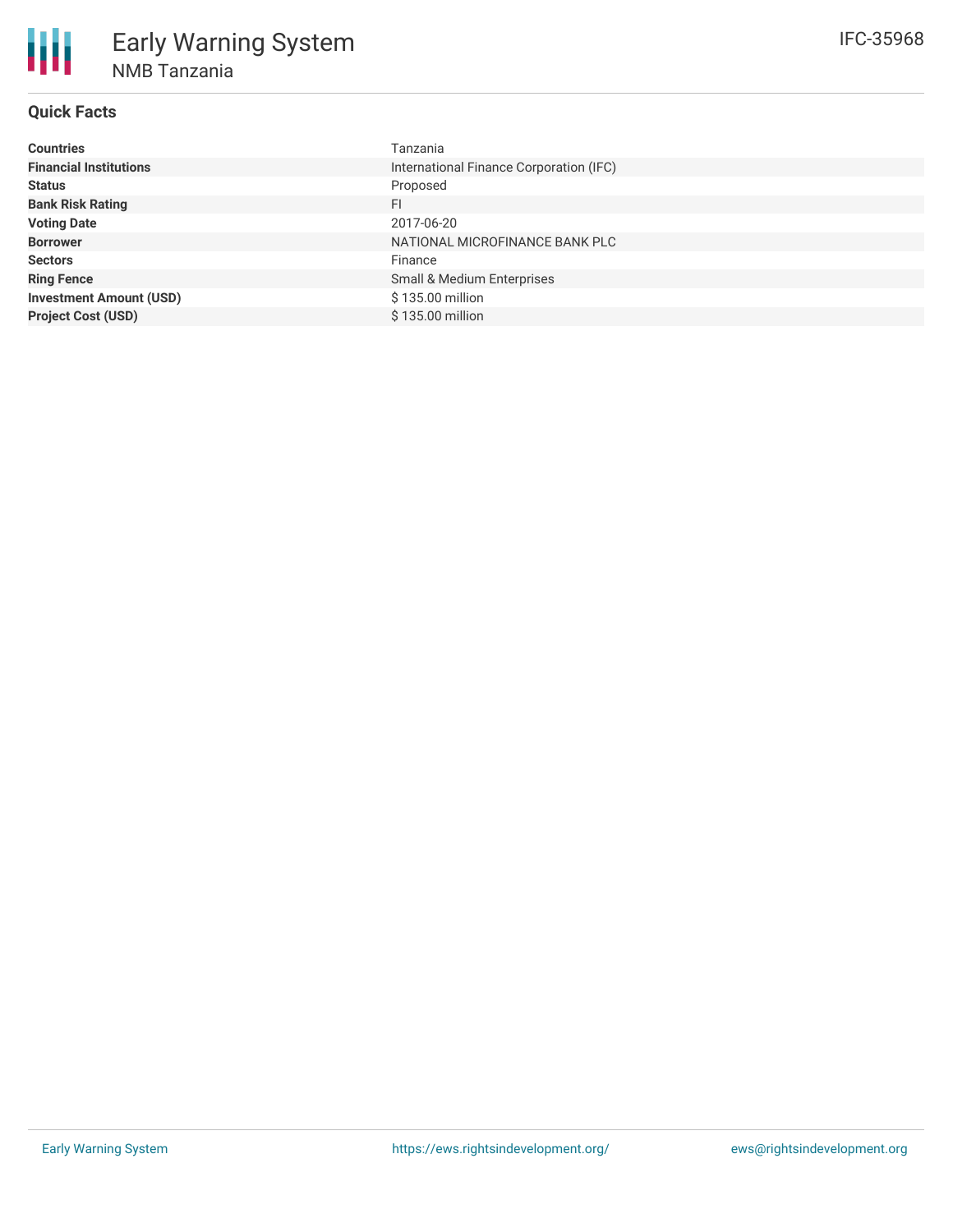

## **Project Description**

The proposed engagement with National Microfinance Bank ("NMB") is aligned to IFC's strategy for the African financial sector. The project aims at helping NMB expand its reach in Micro, Small and Medium Enterprises (MSMEs) finance and in commodity agri finance.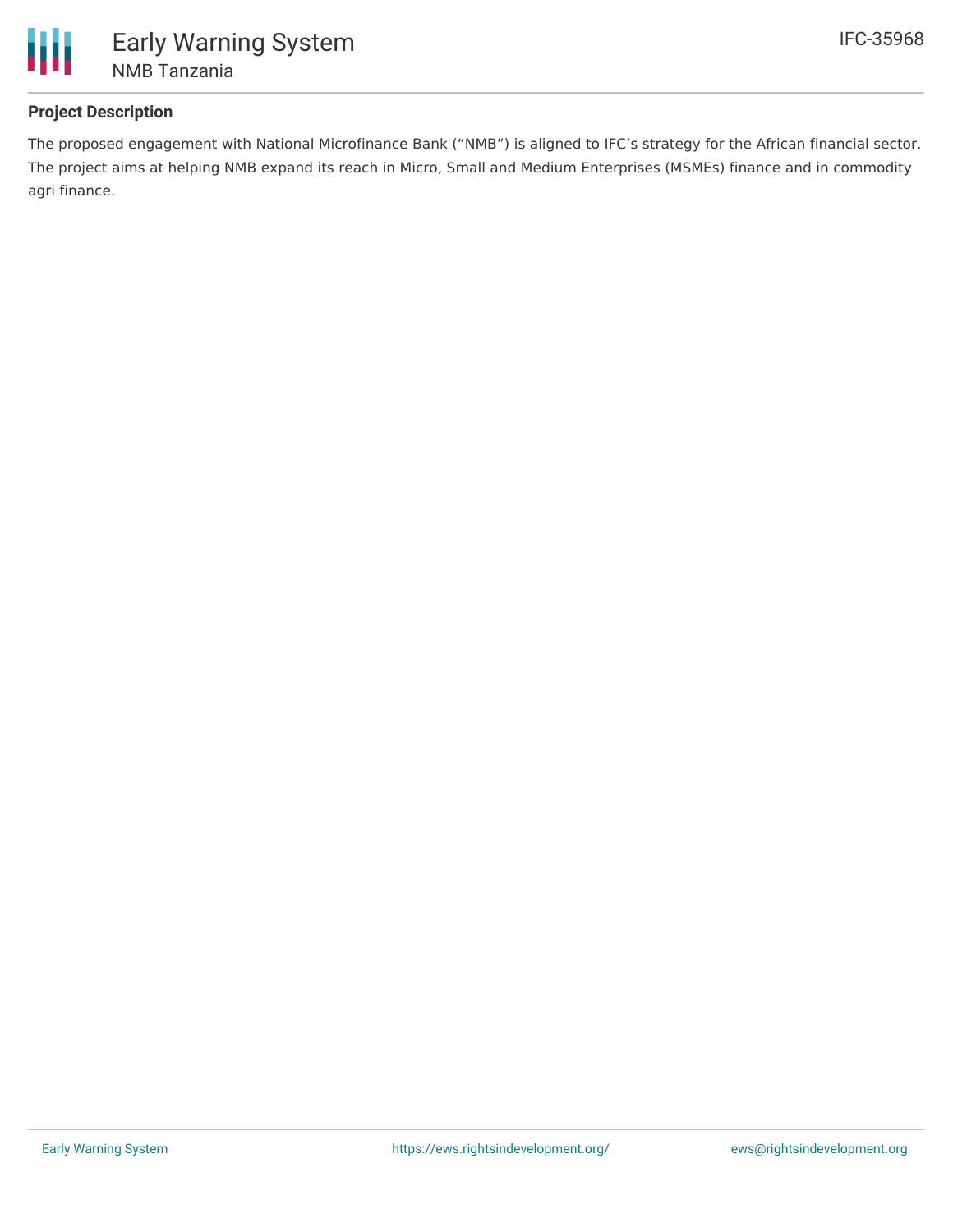# **Investment Description**

• International Finance Corporation (IFC)

### **Financial Intermediary**

Financial Intermediary: A commercial bank or financial institution that receives funds from a development bank. A financial intermediary then lends these funds to their clients (private actors) in the form of loans, bonds, guarantees and equity shares. Financial intermediaries include insurance, pension and equity funds. The direct financial relationship is between the development bank and the financial intermediary.

National [Microfinance](file:///actor/1058/) Bank Plc (Financial Intermediary)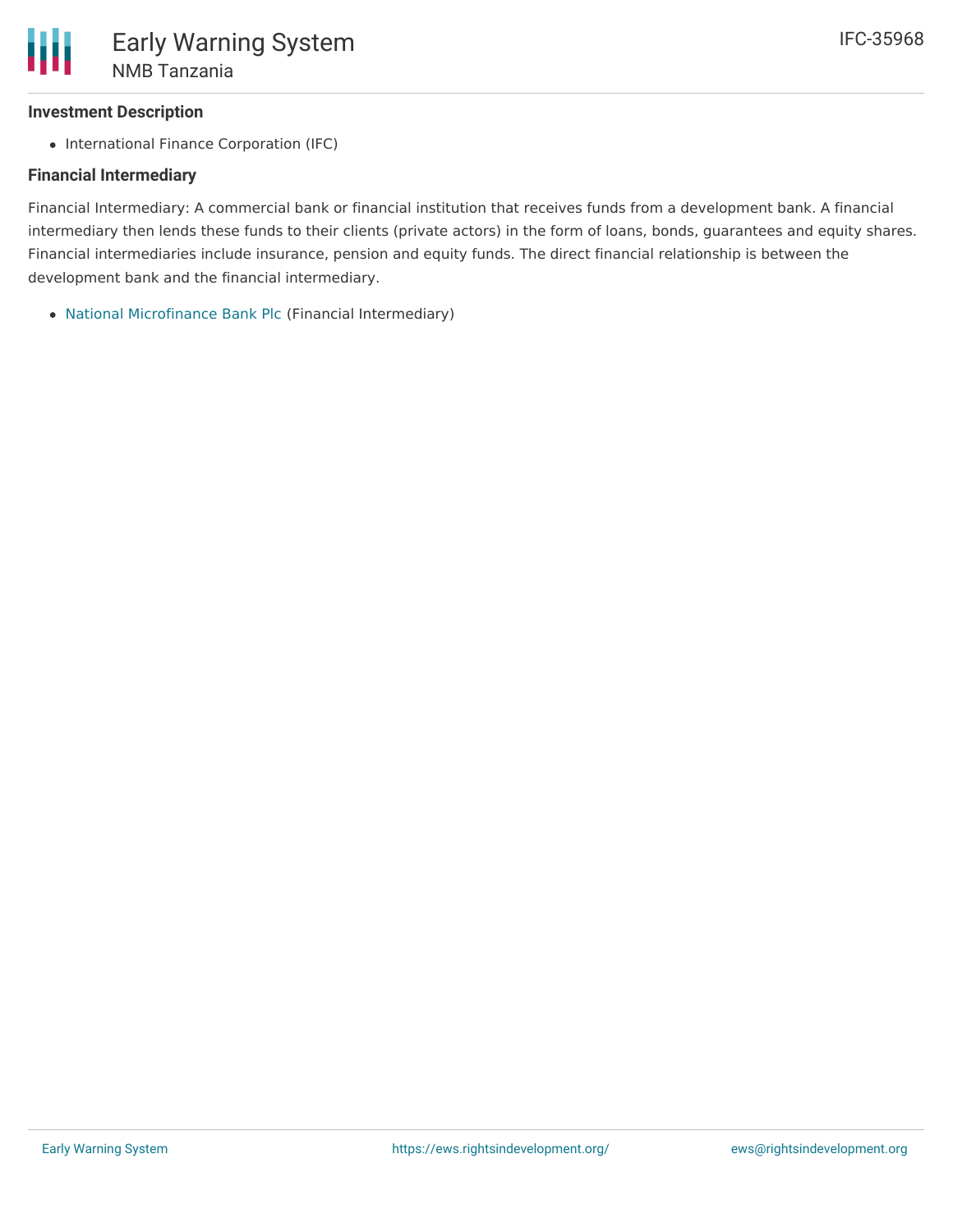### **Private Actor Relationship**

There is often limited information publicly available about what development banks are funding through financial intermediaries. In 2021, the Early Warning System partnered with Oxfam International to incorporate information on high-risk projects being funded by financial intermediaries receiving funding from the International Finance Corporation (IFC) and the Dutch Development Bank (FMO).

The information listed below describes the relationship between the different private actors linked to high-risk sectors and subprojects of IFC and FMO's financial intermediary investments and/or the financial intermediary's parent companies made from 2017 through 2020, including any associated ring fences.

The database, however, does not explicitly or implicitly imply that IFC or FMO have material exposure to or are contractually or legally accountable to the sub-projects financed by their financial intermediaries or the financial intermediary's parent companies. It only shows a seemingly financial relationship among the different private actors, the financial intermediaries, and IFC or FMO.

### **Private Actors Description**

NMB is the leading retail bank in Tanzania both in customer base and branch network. It was established under the National Microfinance Bank Limited Incorporation Act of 1997, following the break-up of the old National Bank of Commerce, by an Act of parliament. Three new entities were created at the time, namely: NBC Holding Limited, National Bank of Commerce (1997) Limited and National Microfinance Bank Limited. In 2005, the Bank was privatized with the sale of 49% of its shares to Rabobank group. NMB listed on the Dar es Salaam Stock Exchange (NSE) in 2008 with the government divesting a further 21% of its shareholding to the public through an Initial Public Offering (IPO).

Currently, the key shareholders are Rabobank which holds 35% and the Government of Tanzania which holds 32%.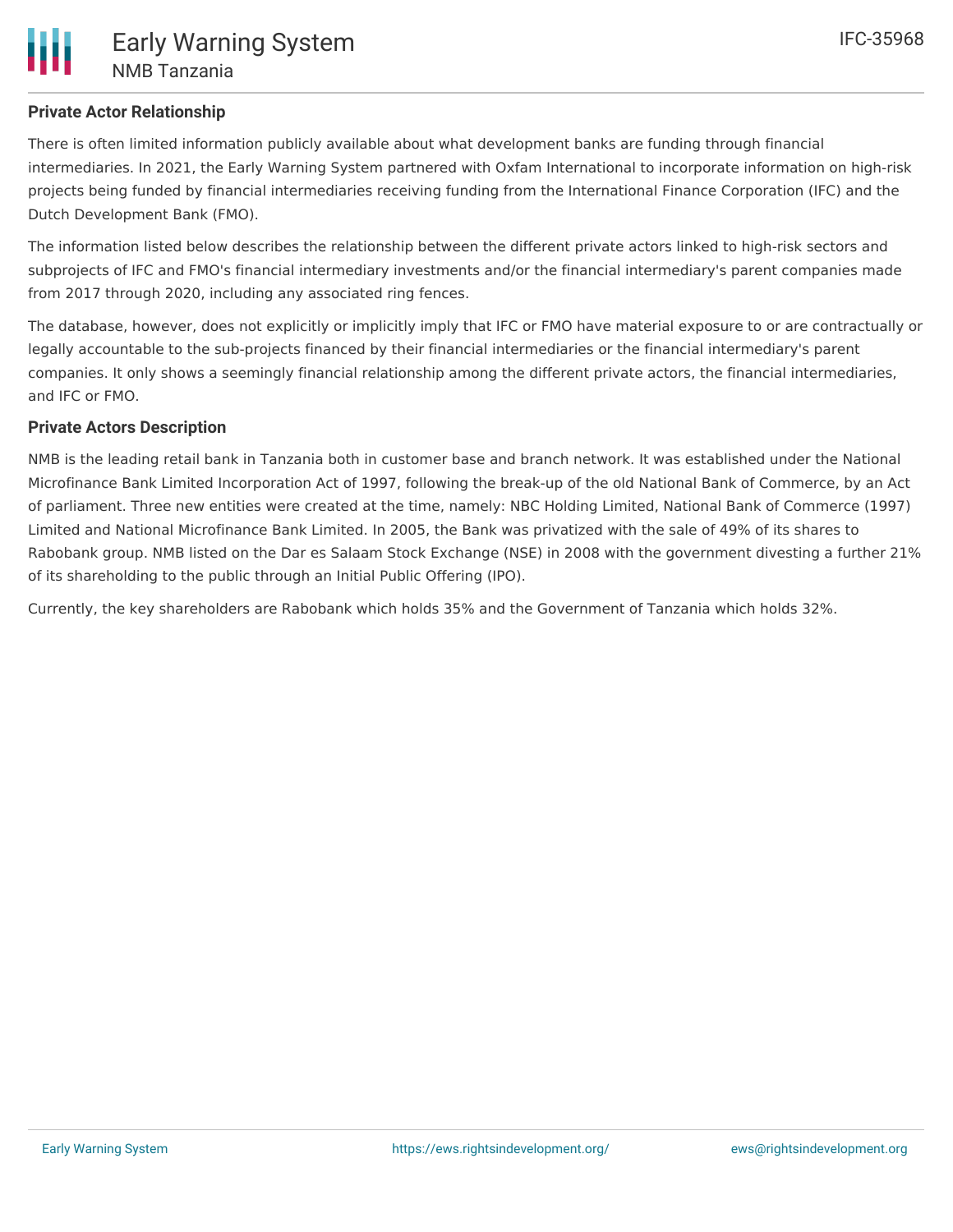# **Contact Information**

ACCOUNTABILITY MECHANISM OF IFC

The Compliance Advisor Ombudsman (CAO) is the independent complaint mechanism and fact-finding body for people who believe they are likely to be, or have been, adversely affected by an IFC or MIGA- financed project. If you submit a complaint to the CAO, they may assist you in resolving a dispute with the company and/or investigate to assess whether the IFC is following its own policies and procedures for preventing harm to people or the environment. If you want to submit a complaint electronically, you can email the CAO at CAO@worldbankgroup.org. You can learn more about the CAO and how to file a complaint at http://www.cao-ombudsman.org/